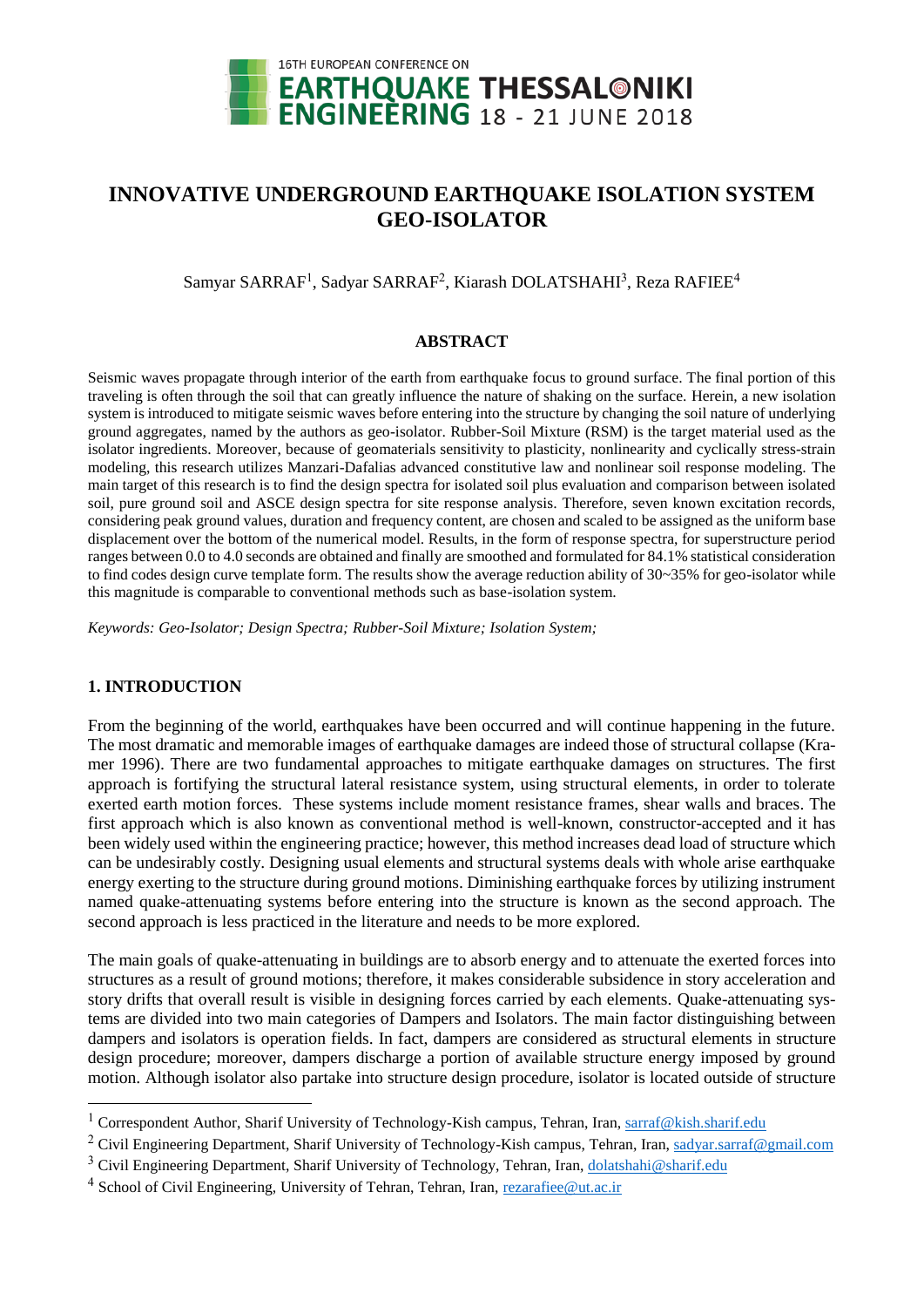and in the series form. In controversy to dampers, Isolators filter a portion of passing earthquake energy before entering into structure. Notwithstanding achievements and developments in the field of dampers and isolators production, applying of them in structures is proportional to following complicated technology and subtle engineering; furthermore, installation and initiation depend on educated and expert crew and finally such attenuating systems need maintenance and repair during the useful structural life time. The aforementioned reasons lead to limitation and high-cost of utilizing such system especially in developing countries.

Nowadays civil engineering suffers from the lack of such quake-attenuating systems to be able to respond simply but applicable mechanism at the same time for almost all types of structure. Inspired by Patent No.: US 6,862,848B1, year 2008 Tsang published an article and introduced new system of isolation (Tsang 2008). This system is formed from rubber and soil mixture located in the base ground under structure foundation. Tsang showed the ability of mitigation of earthquake energy and isolation wave transition of this system for a ten story building. Afterward Kaneko conducted pseudo-dynamic response test and concluded that this system is effective for both seismic isolation and to prevent liquefaction and Xiong proposed that seismic isolation performance of rubber soil mixture is inferior to that of a foundation underlain by pure-sand, carried out by shaking table tests with a 1/3 scale rubber–soil mixtures model. All these evaluations prove the isolation ability of rubber-soil mixture as an isolator system. Therefore, researches over this new idea has begun and researches such as Senetakis et al. has started to find the behavioral parameters of rubber-soil mixture.

# **2. GEO-ISOLATOR**

## *2.1 Idea Inspiration*

Seismic waves travel from the source of an earthquake to the ground surface. The final portion of this traveling is often through soil and characteristic of the soil can greatly influence the nature of shaking at the ground surface. Soil acts as a filter for seismic waves by attenuating and amplifying the motion frequencies to the others. Inspired by this natural phenomenon, herein, it is aimed to propose a new idea that involves changing soil nature of under base by materials with known specifications to mitigate, deviate, refract and reflect seismic waves before entering into structure, named by the authors as *Geo-Isolator*.

## *2.2 Materials*

Base-isolators is made from two parts of resistant section (lead) and mitigating section (rubber). Geo-isolator system categorizes in the same manner; however, allowable range of material stresses decrease from steel power to soil power by transferring isolator system from column-foundation junction to underground position. This changing over range of stresses help to consider more types of material as isolator aggregates. Appropriate choice for resistant section of geo-isolator is the same soil which not only accessible but also economical. For mitigating section, materials with high damping features, considerable hysteretic curve, low stiffness and reasonable ultimate stress is intended. Thus, although material used by past researchers was rubber, other materials with those four specific features have to find this chance to be considered. Such material may be named as elastomers, soft polymers, oil derivatives and etc. In spite of this consideration, this research, similar to past researches, utilizes the mixture of rubber and soil as geo-isolator material. In geotechnical engineering, the mix of shredded tires and sand is known as rubber-sand mixture or RSM. ASTM D6270 − 08 (Reapproved 2012) standard approve applicability of this material and determines some rules for the manner of being used in civil engineering project such as lightweight retaining wall backfill, drainage layers for roads, thermal insulation to limit frost penetration, vibration damping layers for rail lines, lightweight embankment and replacement for soil or rock in other field applications. One of the important rule which is relevant to this project states that RSM layer cannot be buried more than of 3 m depth.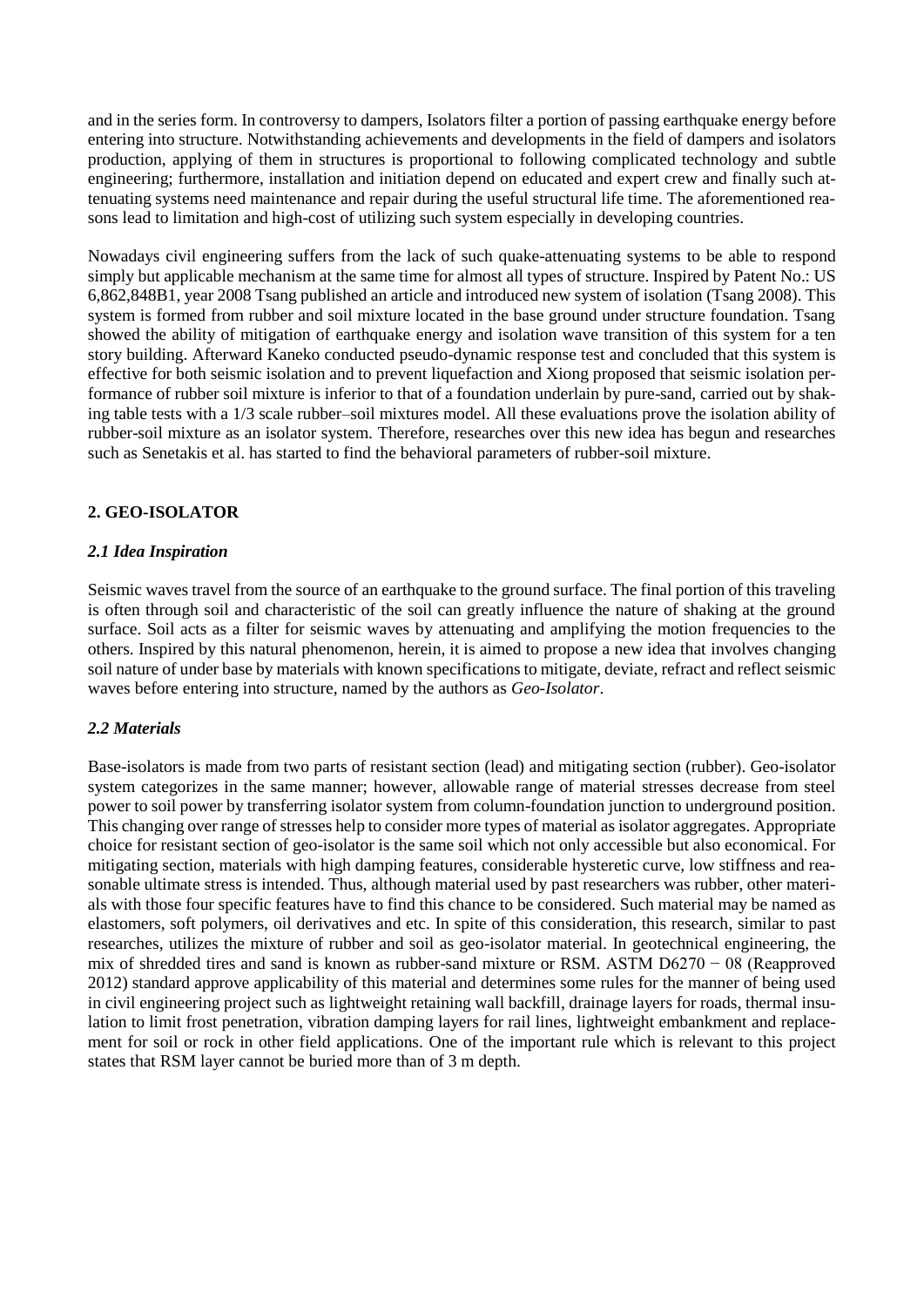## *2.3 Constitutive Law: Stress-Strain Relation*

Choosing proper constitutive modeling has great influences on the geo-isolator results; in fact, initial evaluations conducted by Tsang (2008) considered elastic-linear behavior which led to depth of 10 m of isolation system that not only seems unreasonable, but also it is against ASTM rules. This result shows the sensitivity of geo-isolator system to nonlinear and plastic consideration of stress strain modeling. Based on this feature, researchers started to obtain geo-isolator experimental parameters. Senetakis et al. (Senetakis et al. 2012) offered cyclic nonlinear modeling of hyperbolic method and afterward Pitilakis et al. (Pitilakis et al. 2015) used advanced constitutive model of Von-Mises criteria to model behavior of geo-isolator. Finally, S. Brunet et al. (Brunet et al. 2016) succeeded to prove that geo-isolator layer is completely efficient for depth lower than 3 m which is in accordance to ASTM rules. Therefore, recognition and selection of constitutive modeling is one of the majority of this research.

Geotechnical engineering science classifies material stress-strain cyclic behavioral modeling into three types (Kramer 1996). As shown in [Figure 1,](#page-2-0) the simplest method is equivalent linear modeling that only two constant coefficient values are needed. Cyclically nonlinear method improves reality of material behavior by using curves instead of constant coefficients and by considering Massing rules. The highest accuracy rate is observed in advance constitutive modeling which considers variety of complexity of real material features (Desai et. al. 1984). Simplicity of the first two modeling leads these methods to be very common between engineers. Despite of recent popularity of advance constitutive method, reasons such as complexity, computational cost and variety of input parameters are made this method not to be an attractive method between engineers. However, because of necessary accuracy needed for this research, advance constitutive modeling type is targeted. In 2004 Manzari-Dafalias (Dafalias & Manzari 2004) introduced a constitutive model which has the best compliance to sand behavior. This method considers a wider range of soil behavioral features as plastic and anisotropic hardening, changing size and translation of yielding surface, bauschinger effects, cyclic and hysteresis consideration (Desai et. al. 1984). Not only Manzari-Dafalias shows good compliances to sand behavior, but also Mashiri et. al. (Mashiri et. al. 2015) offered a constitutive law for RSM material which shows great similarity of RSM behavior to Manzari-Dafalias modeling.



Figure 1. Classification of Soil Constitutive Modeling

# <span id="page-2-0"></span>*2.4 Soil Response Modeling*

Soil response modeling is another important factors; in fact, choosing proper soil modeling for full compatibility with the chosen Manzari-Dafalias constitutive law, low range nonlinearity and plastic behavior of soil is in great majority. Regarding to the three types of ground response modeling methods shown in [Figure 2,](#page-3-0) the best suit response modeling is nonlinear approach specified by implicit time domain analysis. The other approaches, linear or equivalent modeling analyzed in frequency domain, are ignored because of relying on superposition rule that results to linear assumption and unfollowing of mentioned majorities.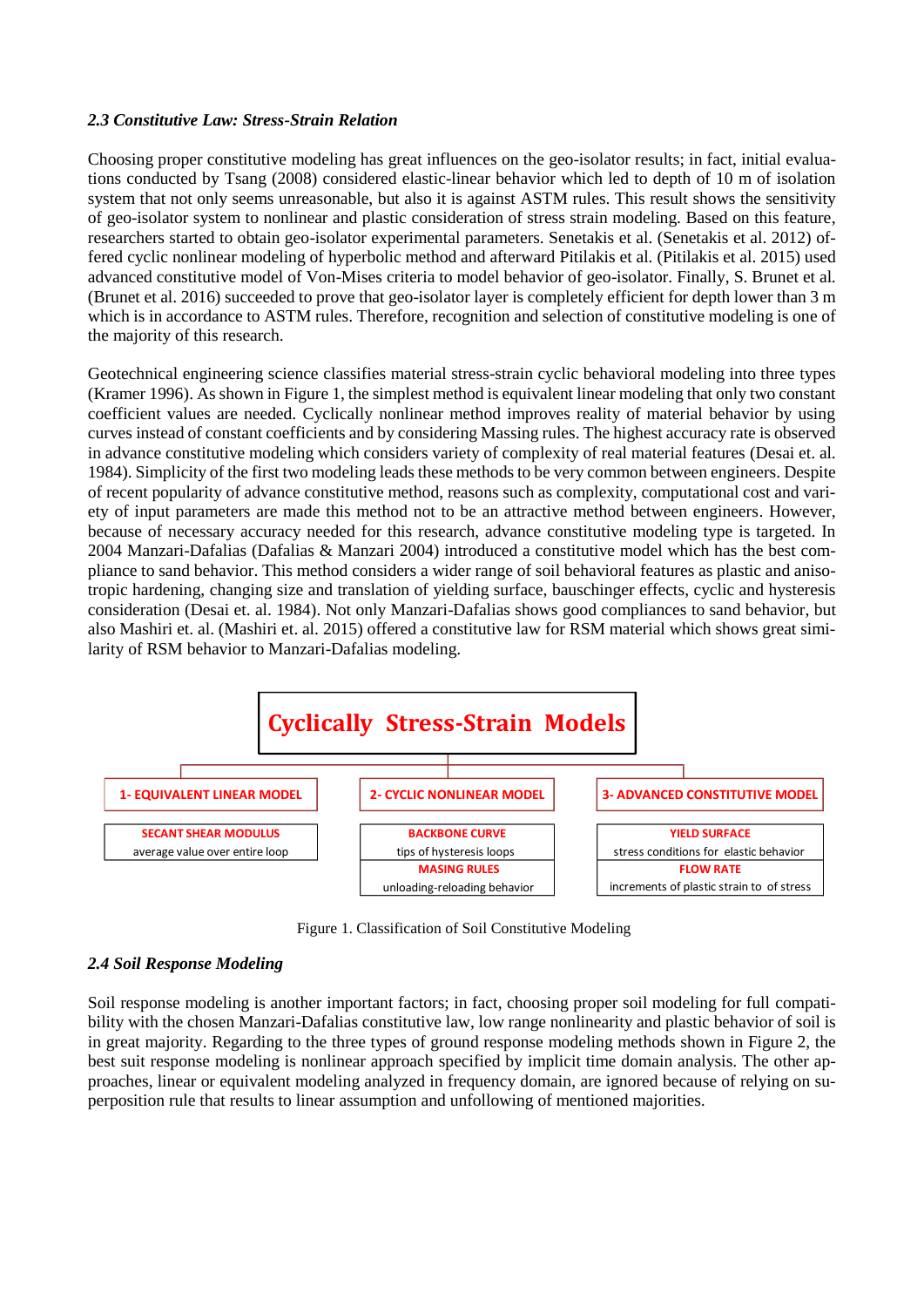

<span id="page-3-0"></span>Figure 2. Soil Analytical Modeling Types

#### **3. MODELING**

#### *3.1 FE Modeling Specifications*

Analytical element modeling is considered in 2D plane strain condition for a rectangular shape of ground simulation with the dimension of 50m width to 30 m depth, while units are in metric tons, second and meter. Imposed materials follow Manzari-Dafalias constitutive modeling over all elements specified as  $1x1 \text{ m}^2$  quad four noded four Guass integration points 2 DOF single phase, schematic details are shown in [Figure 3.](#page-3-1) FE calculation is performed on OpenSees software framework which is one of the powerful FE application and is the only software that supports Manzari-Dafalias law.  $10x3m<sup>2</sup>$  area under structure is replaced by the geoisolator materials and is located between superstructure and pure ground soil. Foundation is considered massless in the purpose of not participation into dynamic response of superstructure, while top surface nodes are tied to center node connected to superstructure node. Superstructure performs in elastic isotropic small strain material behavior for period ranges between 0.0 to 4.0 seconds and constant damping coefficient of 5%.



<span id="page-3-1"></span>Figure 3. Schematic Modeling of Geo-Isolator FE Modeling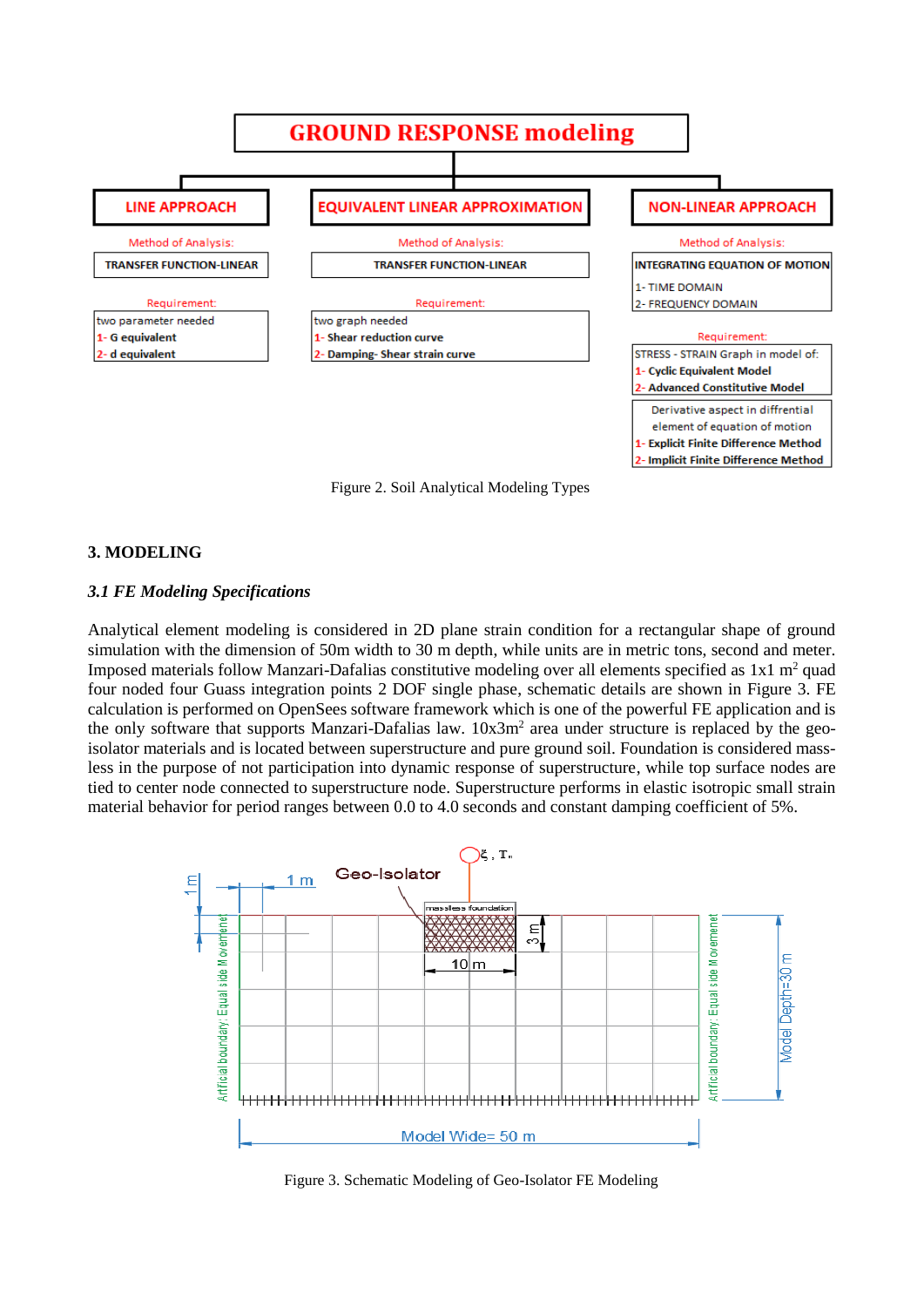Finite Element Method can only model a finite portion of soil although real ground is unbounded. Thus, FE dynamic analysis involves reflection of wave propagation and disturbances at artificial boundaries of cutting sides of model. To transmit waves outside of model, Artificial boundary is used over cutting edges. Among available artificial boundaries such as Lysmer's dampers, spring damper and others, because of permanent displacement of earthquake excitation which leads to final residual displacement of whole model and simplicity consideration, equal boundary which is equal side displacement of FE modeling is the best suit boundary applied to FE modeling (Towhata 2008).

Numerical analysis is performed on the software framework of OpenSees which is one of the open source application software in the fields of soil, structure and soil-structure interaction. Model has been passed through error optimization of element size and time step by procedure of error estimation and Adaptivity methods of FEM (Khoei 2014), which is suggested in literature to choose element size less than 0.10 wave length (Semblat & Brioist 2000).

## *3.2 Soil Specifications*

## *3.2.1 Soil Parameters*

Two types of material are assigned for soil: ground soil is considered as Toyoura sand and geo-isolator is considered as RSM 35%. Parameters for Toyoura sand is offered from Manzari-Dafalias (Dafalias & Manzari 2004) article and parameters relevant to isolation layer is obtained from experimental results of Mashiri (Mashiri et. al. 2015), Tsang (Tsang et. al. 2012), Sheikh (Mashiri et. al. 2015) and Senetakis (Senetakis et. al. 2012 and 2016). These results are collected from different examination of cyclic triaxial apparatus, monotonic apparatus, resonant column apparatus and bender element apparatus. The reasons of utilizing variety of experimental devices are allowable strain ranges and types of outputs results of each device, while selected constitutive law contain 18 parameters which is offered in table 1.

| <b>Parameter</b>  | <b>Soil</b>    | Geo-Isolator   |
|-------------------|----------------|----------------|
| G <sub>0</sub>    | 125            | 50             |
| $\upsilon$        | 0.4            | 0.4            |
| $e_{\text{init}}$ | 0.8            | 0.33           |
| $e_0$             | 0.934          | 0.534          |
| $\lambda_{\rm c}$ | 0.019          | 0.25           |
| $\xi$             | 0.7            | 0.4            |
| $P_{atm}$         | 100            | 100            |
| $\mathbf{C}$      | 0.712          | 0.8            |
| m                 | 0.01           | 0.01           |
| $M_c$             | 1.25           | 1.36           |
| n <sub>b</sub>    | 1.1            | 8.4            |
| $n_d$             | 3.5            | 1.0            |
| h <sub>0</sub>    | 7.05           | 10.70          |
| C <sub>h</sub>    | 0.968          | 0.4            |
| $A_0$             | 0.704          | 0.495          |
| $Z_{max}$         | $\overline{4}$ | $\overline{4}$ |
| $\mathrm{c}_z$    | 600            | 600            |
| $\Omega$          | 1.42           | 1.35           |

Table 1. Manzari-Dafalias Material Parameters [metric ton, m, s]

## *3.2.2 Soil Damping*

Damping modeling over numerical analysis contain two parts of uncounted loads and hysteretic damping. Hysteretic damping is accounted by nonlinear-plastic stress-strain modeling of material behavior and uncounted damping forces such as temperature or other source of loading which is not considered in modeling.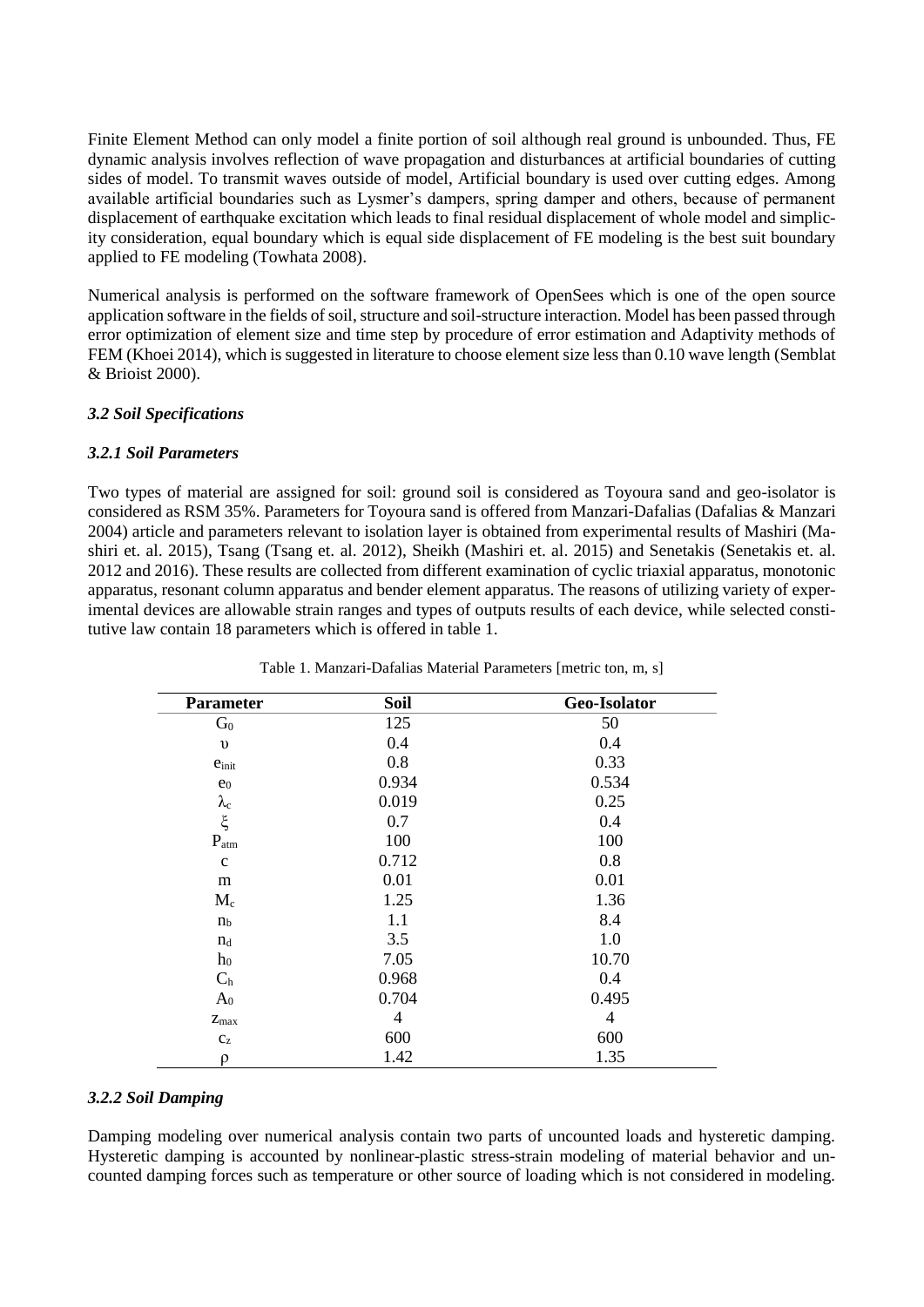Soil material, especially sands, shows rate independent behavior. This is why each soil has only one specific damping-strain curve. However, FE modeling of time domain is established by following of rate dependent damping modeling. In fact, this happened because of simplicity of rate dependency compare to rate independent over modeling and acceptable relative error results between them. Therefore, one of the benefits of Manzari-Dafalias law is to eliminate the damping coefficient and considering it as the hysteretic damping made by constitutive law. Newmark (Newmark 1982) evaluation revealed that materials show two different damping behaviour due to their range of strain. To clarify reasons why each damping value is assigned to each part of modeling, it is important to notice that although ground modeling parts follow Manzari-Dafalias model, hypoelastic section of constitutive model is assigned for soil part and only isolation layer is controlled by elastoplastic response. Consequently, no damping coefficient is considered for isolation layer while the value of 7% damping is imposed for remaining soil. In addition, 12% damping ratio is assumed for pure ground case.

# *3.2.3 Soil Layering*

Reasons of soil layering may be discussed as capturing trapped shear waves known as love waves and considering different soil wave velocity in the depth of soil profile. Soil modeling in 2D plane strain condition causes blocking out of plane displacement. This leads that love waves do not have a chance to appear in such modeling. This condition allows in plane wave propagation which has higher rate of priority in earthquake engineering. Moreover, imposing soil weight due to geostatic procedure of analysis leads to relative changes in soil density over depth that results to soil wave profile variation. Top of them, uniform hypo-elastic ground soil is assumed for the purpose of not considering a specific soil conditions and generalize results of this research.

## *3.3 Earthquake Excitation*

Seven well-known earthquake records, Table 2, are applied for this research evaluation. Variety of these records have been chosen based on frequency content, duration features, frequency contents, the number of vibration which is in higher magnitudes and according to FEMA-440a and FEMA-P695. Even though ASCE code determined at least 5 records for site response analysis, this research choose 7 earthquake of table 2.

| Event                 | Date               | <b>Recording station</b> | <b>Frequency range</b> |
|-----------------------|--------------------|--------------------------|------------------------|
| Chi-Chi (Taiwan)      | September 20, 1999 | <b>TCU045</b>            | $0.02 - 50.0$ Hz       |
| Friuli (Italy)        | May 06, 1976       | TOLMEZZO (000)           | $0.1 - 30.0$ Hz        |
| Imperial Valley (USA) | October 15, 1979   | <b>USGS STATION 5115</b> | $0.1 - 40.0$ Hz        |
| Kobe (Japan)          | January 16, 1995   | KAKOGAWA(CUE90)          | $0.1$ -unknown         |
| Landers (USA)         | June 28, 1992      | 000 SCE STATION 24       | $0.08 - 60.0$ Hz       |
| Loma Prieta (USA)     | October 18, 1989   | 090 CDMG STATION 47381   | $0.1 - 40.0$ Hz        |
| Northridge (USA)      | January 17, 1994   | 090 CDMG STATION 24278   | $0.12 - 23.0$ Hz       |

Table 2. Ertquake Excitation Record (PEER Strong Motion Database)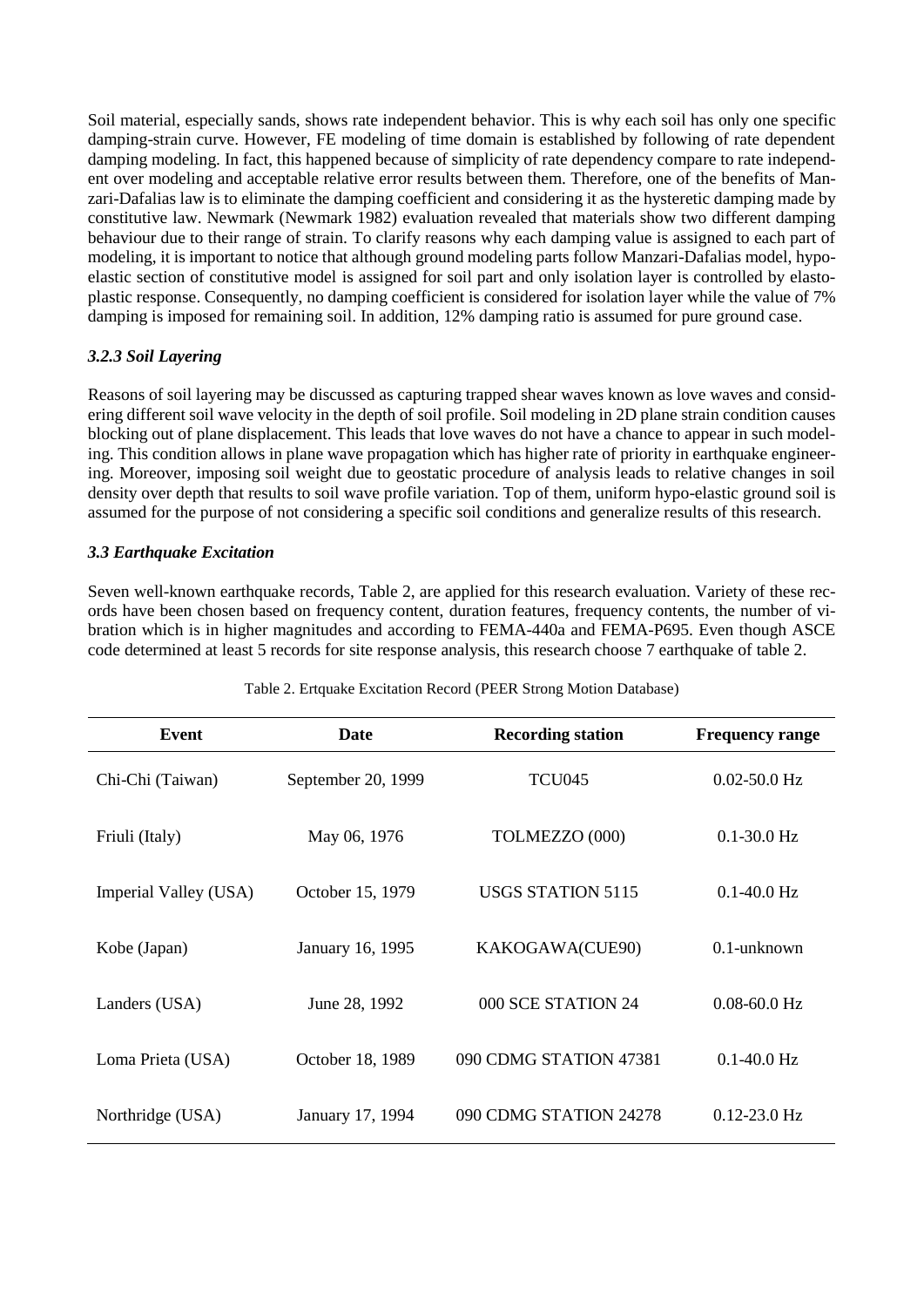## *3.3.1 Effective Duration*

High numerical cost of advance plasticity modeling and earthquake consideration motivate for using effective duration of each record. Hence, determining effective duration of this research is followed by Trifunac-Brady (1975) method. This method modifies duration by excitation energy intensity accounting and choosing time period between 5% to 95% energy intensity as record duration. All records are modified by this method.

## *3.3.2 Scaling*

Peak acceleration of records is scaled to the magnitude of 0.35g which is known as a high value of bed-rock acceleration for structural design procedure. In addition, since excitations are imposed over bedrock of the model, the peak values rise while waves travel from base to ground surface.

## *3.3.3 Excitation Types*

Excitation of soil dynamic analysis are usually imposed in two main approaches: uniform displacement and force excitation. Uniform base displacement excitation is chosen for this research which is an analytical modeling for soil located over bedrock in nature. The excitation is assigned by horizontal shear wave, SH-wave, applied to base; but, to capture more realistic results compare to nature, by considering Poisson ratio of ground, model experiences 2D wave propagation with higher priority of SH wave, since plasticity modeling makes unavailable utilizing superposition rule.

## *3.3.1 Outcrop*

The records which have been used are those available in global seismic center data base and the conversion between surface to base rock of each one is ignored and all records are considered as outcrop excitation. This decision is based on not applying specific conversion for a specific soil, lack of ground site parameters for each record and stiff soil assumption for records based on FEMA695. Furthermore, evaluating on these records over own frequencies are conservative because transferring from surface to bottom is a decreasing procedure over record values. Additionally, comparison between pure soil and isolated model is excluded from outcrop issue.

# **4. DESIGN SPECTRA**

Finding proper design spectra for isolated ground is the target goal of this research; indeed, this design curve is added to available codes design curve for isolated soil consideration. Therefore, without setting any limitation through superstructure shape, use and dimension, isolated ground can analyze and design in conventional codes procedure by utilizing geo-isolator design curve. This point is the major superiority of this isolator type compare to others available method.

To evaluate reliability of this research results, pure soil ground and isolated ground responses are compared with design curve of ASCE-Minimum Design Loads for site-specific ground motion seismic design. By considering soil material used in this research, ASCE soil classification type D for stiff soil is determined as ground specification and ASCE Deterministic Lower Limit on MCE<sub>G</sub> Response Spectrum is applied for this purpose.

## *4.1 Response Spectrum*

Seven earthquake records response analysis for superstructure period range between 0 to 4 and modeling without superstructure is evaluated and results reveal over [Figure 5](#page-7-0) for pure ground soil and [Figure 4](#page-7-1) for isolated buildings are offered. To obtain design spectra of each one, mean values  $(\mu)$  curve for 50% consideration of responses and mean value plus one standard deviation ( $\mu$ + $\sigma$ ) curve for 84.1% consideration of responses are plotted in [Figure 4](#page-7-1) and [Figure](#page-7-0) 5. Variety range of response spectrum prove the workability of selected earthquake records.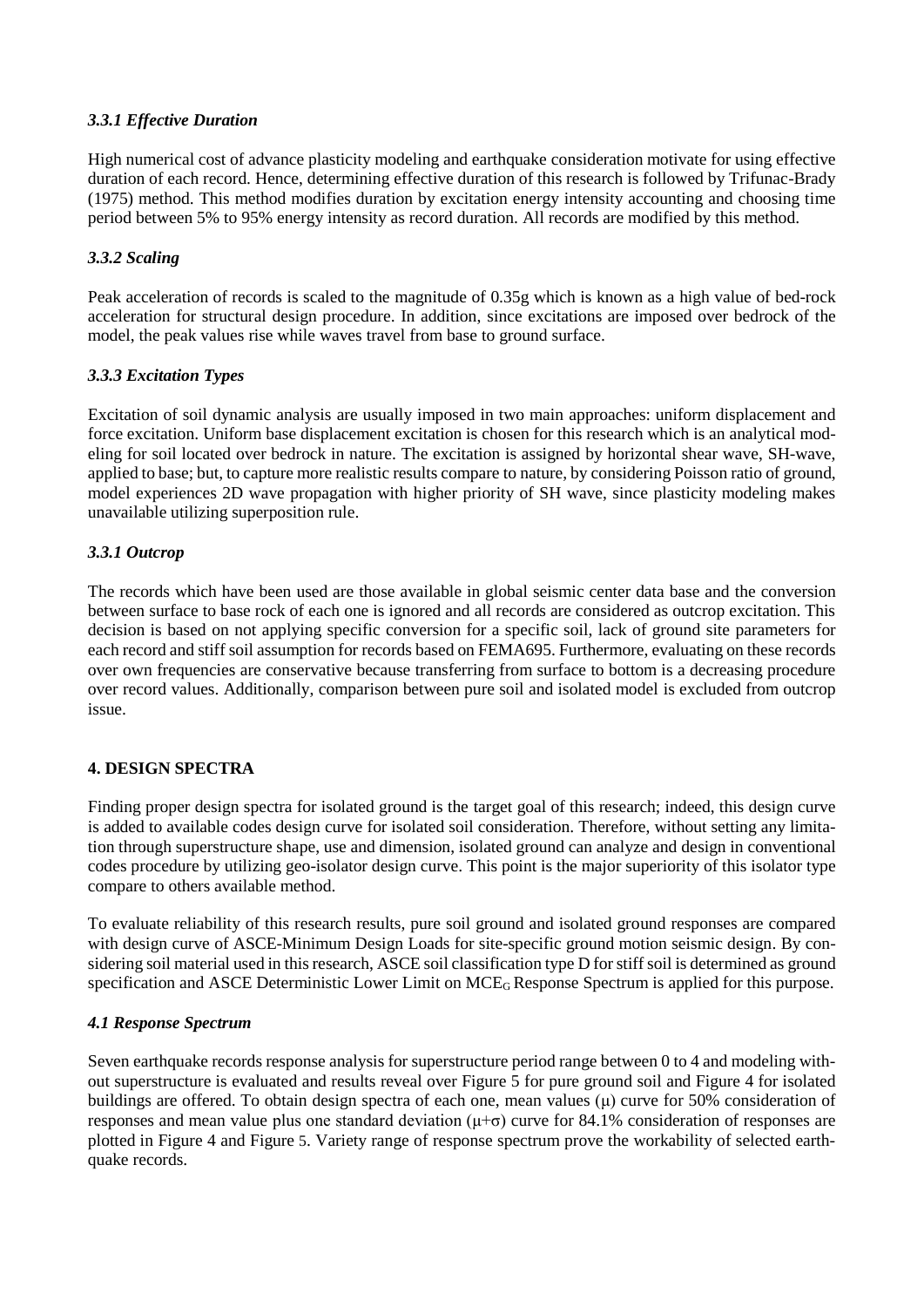

Figure 4. Isolated Ground Response Spectrum

<span id="page-7-1"></span>

Figure 5. Pure Soil Response Spectrum

## <span id="page-7-0"></span>*4.1.1 Response Evaluation*

Evaluation over these results reveals that apart from base ground experience of 0.35g peak acceleration, for pure ground soil, ground surface feel higher magnitude as 0.7g peak acceleration in the worst case. Nonetheless, geo-isolator model does not experience more than of 0.35g acceleration in the worst case. Furthermore, geo-isolator system has great influences for vibration which are higher than 0.2g acceleration magnitude, as is mentioned over past research results by Brunet et al (Brunet et al 2016). This issue may consider that geoisolator system may fail without superstructure and its interactional effects; but, results over free-field data prove the ability of 20% to 35% reduction for these cases.

## *4.2 Isolated and Non-Isolated Response Spectrum Comparison*

To find design spectra and making a comparison between pure soil and isolated ground response, mean value plus one standard deviation  $(\mu + \sigma)$  curve with 84.1% consideration of spectral responses are chosen to smooth in accordance to gain codes design curve shapes, as shown in [Figure 6.](#page-8-0) In consequence, curves are divided into four section of equation: linear small period section, constant spectral acceleration section, inverse period function section and square inverse function of period for long period section.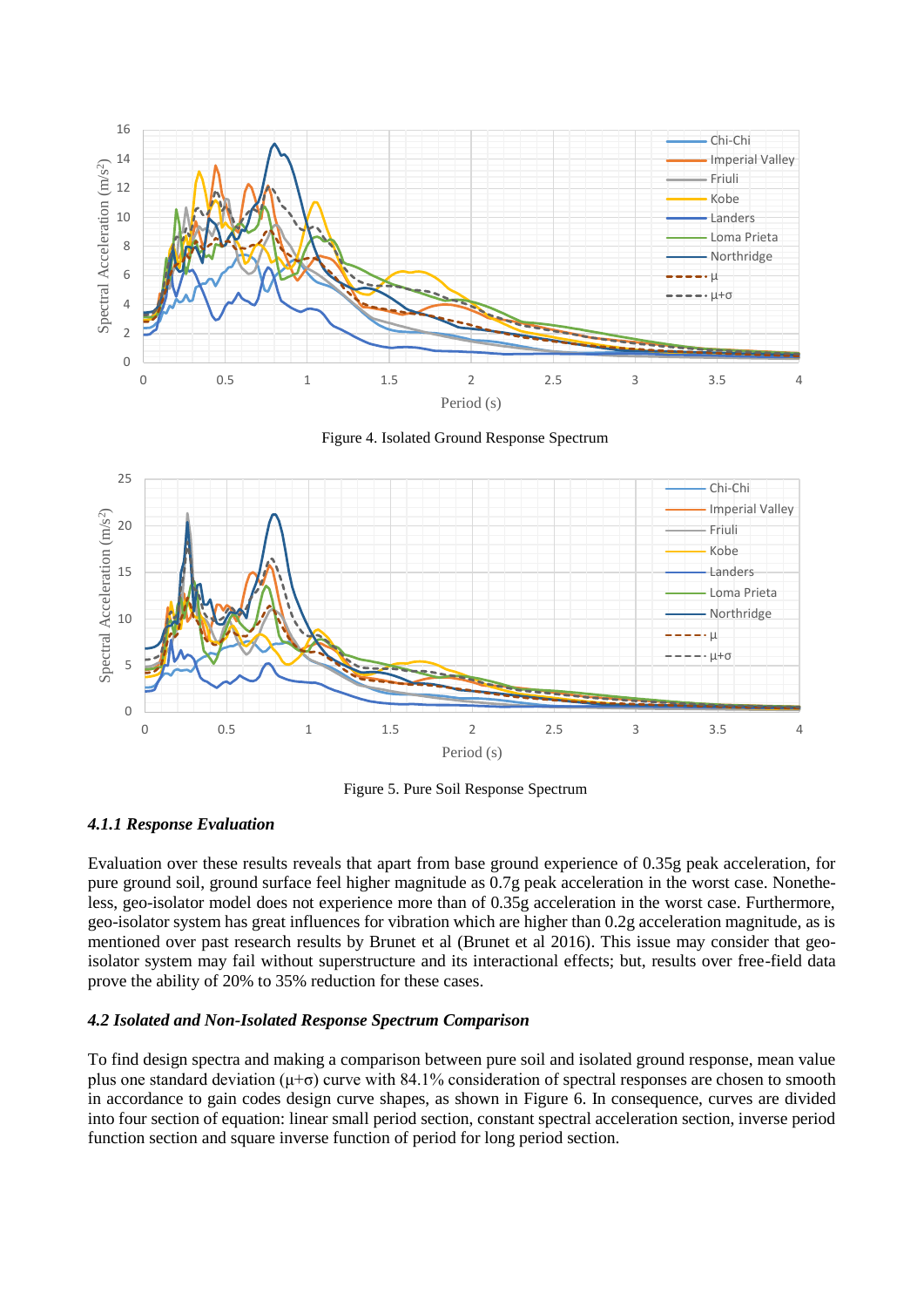

Figure 6. Isolated and Non-Isolated Comparison

## <span id="page-8-0"></span>*4.2.1 Evaluation*

Although response of soil is equivalent to isolated ground for high period values, geo-isolator system leads to considerable subsidence for structures. Despite that, pure soil curve shows lower values for high period magnitudes than isolated curve, following four section of codes equation for best suiting with response spectrum is the reason why design curve of pure soil is located above isolated curve partially. However, this problem does not significantly affect isolated design curve calculation, which is in priority, while the soil design curve is for comparison purposes.

## *4.3 Design Curves and Evaluation*

The final practical results of this research are design curves which is shown in [Figure 7.](#page-8-1) Differences between soil design curve and ASCE minimum design curve is less than 5% which is due to applied soil plasticity modeling. While design curves response in same limits for long period section, great impact of isolation system is outside of this ranges and for long period other mitigation method may be suggested. However, since design curve basis is the minimum design curve of ASCE, long period section of this design curve may change for different condition and different site properties.



<span id="page-8-1"></span>Figure 7. Design Spectra Curves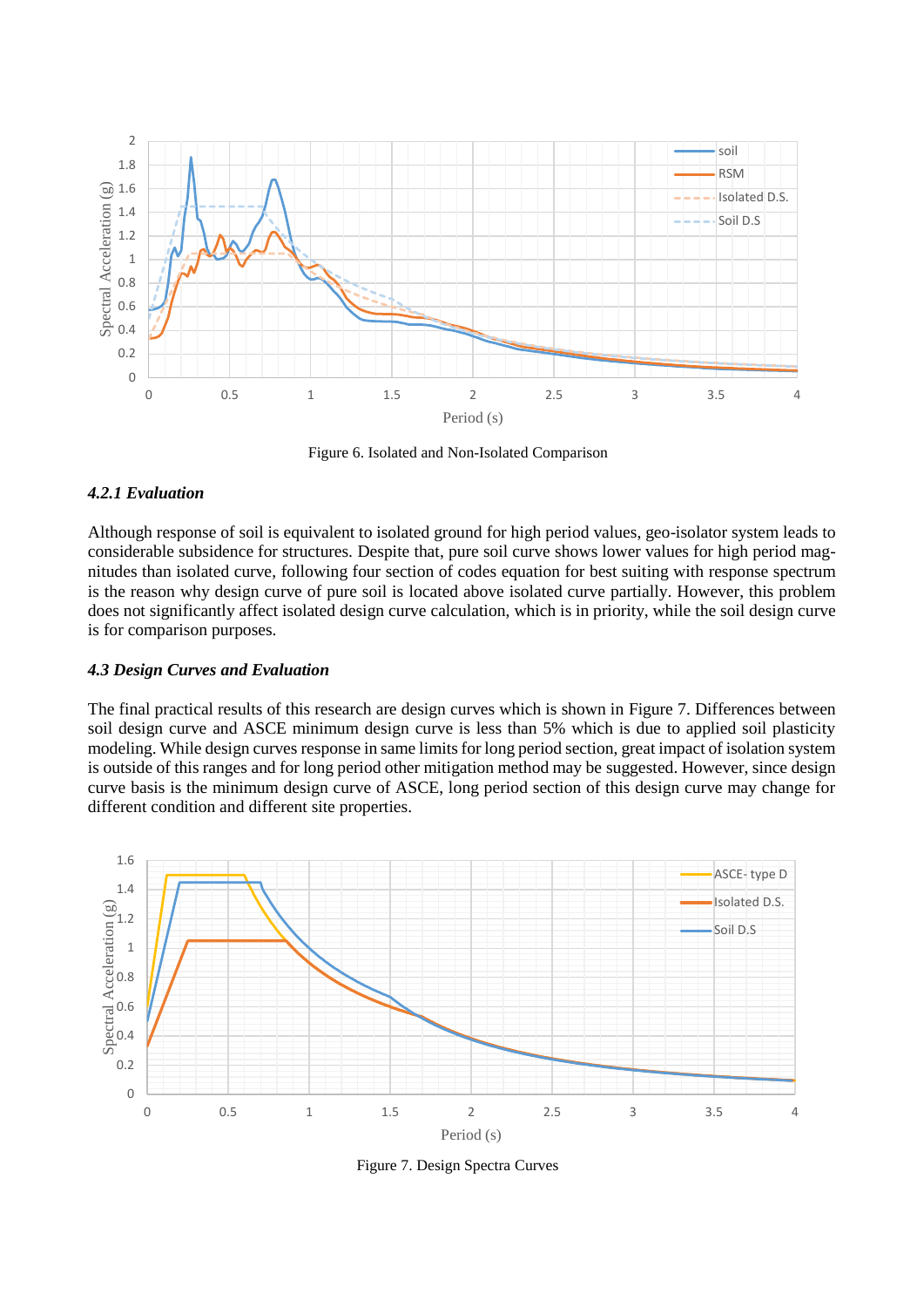## **5. CONCLUSION**

Geo-isolator is a new isolation system, which is located in the ground under the foundation. This system mitigates earthquake peak acceleration such that for the worst case of ground 0.7g excitation, isolated structure experiences 0.35g peak acceleration. Results of this research are offered in the form of design spectra, by evaluating seven scaled excitations soil response analyses. The important outcomes of this research are as follow:

- Based on frequency content, duration, peak values, number of high magnitude vibration and codes suggestion from FEMA-P695 and FEMa-440a, seven earthquake records are chosen and applied to a nonlinear plastic behavior model. Responses are in the form of response spectra that are changed into design curves for two types of pure ground soil and isolated soil.
- Geo-isolator shows the average reduction of 30~35% for seismic waves effect, while this value is remarkable compared to the base-isolator system. This reduction is due to the number of vibration exceed the minimum level of 0.2g acceleration; in fact, this system limits the maximum value of acceleration that ground surface can experience.
- Geo-isolator shows considerable reduction in low period range and equal values for high period domain. However, imposing weigh of real structure for high period range is forecasted to show notable reduction for those ranges too.
- Geo-isolator system has the ability of being utilized for any superstructure with different shape, usage, and dimension. In fact, geo-isolator is located outside of the structure that makes a series of function between the isolator and superstructure response.
- The great advantage of this new isolation system is the lack of requirement for making any changes into superstructure design procedure. Actually, since geo-isolator system changes the nature of ground motion, this system can be designed separately and the structure is designed via isolated design curve.
- Codes obtain minimum design criteria which maintain a level of non-destructive protection for building. Geo-isolator system not only maintain this feature, but it is able to guarantee performances of important building after earthquake excitation because of its reduction level.
- Although foundation has specific dimension, results can be expanded to conventional structures because of equal surface foundation node movement which is tied to the superstructure node.

Although 2D wave propagation is captured by considering evaluation conducted by imposing base shear wave excitation, the effect of love waves and independent surface motion sources are not involved. This field is suggested as future works while these effects may not be as much important.

Manzari-Dafalias parameters evaluation over numerical analysis reveals that there is a good chance to find other suitable materials such as soft polymers, elastomers and oil derivatives to show even better results for geo-isolator system.

## **6. REFERENCES**

Anastasiadis, A., Senetakis, K., & Pitilakis, K. (2012). Small-Strain Shear Modulus and Damping Ratio of Sand-Rubber and Gravel-Rubber Mixtures. Geotechnical and Geological Engineering, 30(2), 363–382[. https://doi.org/10.1007/s10706-](https://doi.org/10.1007/s10706-011-9473-2) [011-9473-2](https://doi.org/10.1007/s10706-011-9473-2)

Brunet, S., de la Llera, J. C., & Kausel, E. (2016). Non-linear modeling of seismic isolation systems made of recycled tire-rubber. Soil Dynamics and Earthquake Engineering, 85, 134–14[5.https://doi.org/10.1016/j.soildyn.2016.03.019](https://doi.org/10.1016/j.soildyn.2016.03.019)

Dafalias, Y. F., & Manzari, M. T. (2004). Simple Plasticity Sand Model Accounting for Fabric Change Effects. Journal of Engineering Mechanics, 130(6), 622–634. [https://doi.org/10.1061/\(ASCE\)0733-9399\(2004\)130:6\(622\)](https://doi.org/10.1061/(ASCE)0733-9399(2004)130:6(622))

Khoei, A. R. (2014). Extended finite element method. extended finite element method: theory and applications. [https://doi.org/10.1002/9781118869673.](https://doi.org/10.1002/9781118869673)